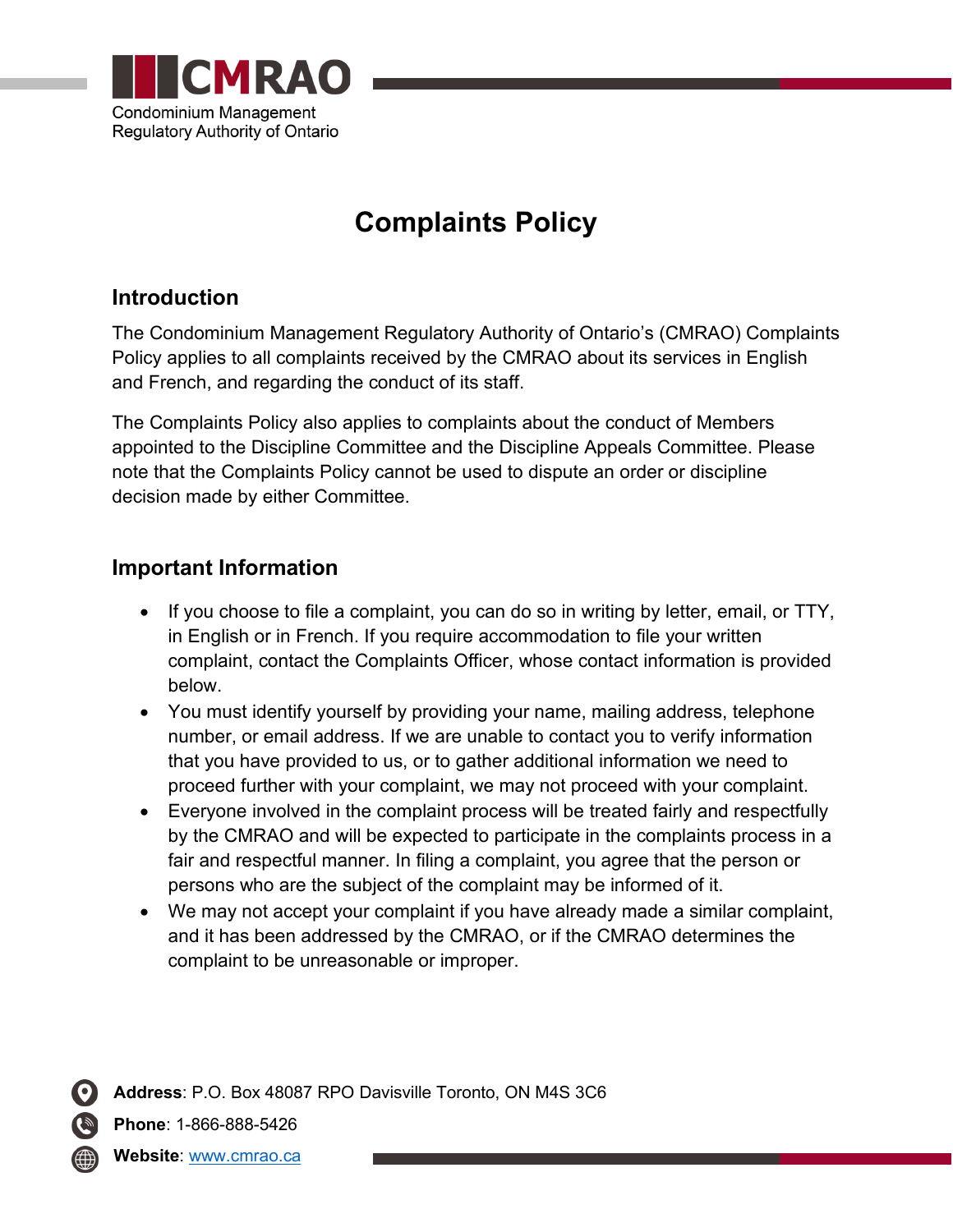## **How to Make a Complaint**

#### **Complaints about CMRAO Staff or Services**

If your complaint is about a CMRAO employee, you should first consider raising your concern with the employee directly. You can also ask to speak to the employee's supervisor or manager.

To file a complaint relating to CMRAO staff and services, send the following information, in writing, to the attention of the CMRAO's Complaints Officer:

- The details and reason(s) for your complaint (who, what, when, where); and
- The outcome you are seeking.

#### **Complaints about Members of the Discipline or Discipline Appeal Committees**

If your complaint is about the conduct of a Member of the Discipline Committee or the Discipline Appeal Committee, you should first consider raising your complaint with the Member during the Committee hearing.

To file a complaint relating to a Member, send the following information, in writing, to the attention of the CMRAO's Complaints Officer:

- Your case reference information
- The name of the Member
- The reason(s) for your complaint (what, when, where).

## **CMRAO Handling of Complaints**

The CMRAO will carefully review the details of your complaint and will inform you of the outcome within 15 days. If the CMRAO is unable to do so, it will contact you to let you know when a response can be expected.

However, the CMRAO may remove a complaint from the formal complaints process if:

- The complaint is not complete, or you have not provided mandatory information.
- You have not responded to communications, or a request for additional information, from CMRAO staff within a reasonable time.
- The complaint is unreasonable or improper.

The CMRAO will inform you if the complaint has been removed from the formal complaints process.

Condominium Management Regulatory Authority of Ontario **Page 2 of 3**